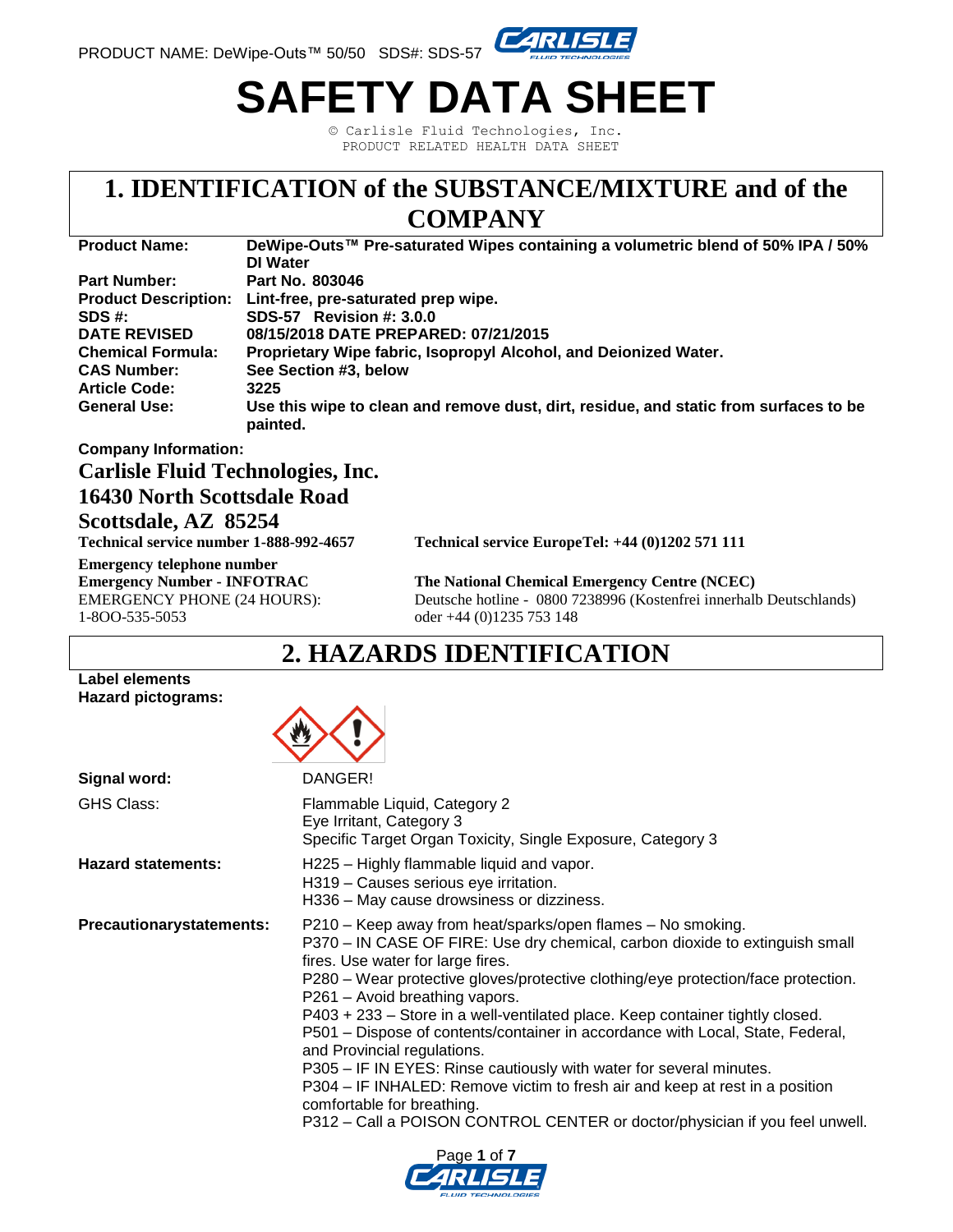PRODUCT NAME: DeWipe-Outs™ 50/50 SDS#: SDS-57



|                                                                                            | P303 = 361 + 353 - IF ON SKIN OR HAIR: Remove/Take off all contaminated<br>clothing immediately. Rinse skin with water or shower.                                                                                                                                                                                                                                                                                                                                                             |
|--------------------------------------------------------------------------------------------|-----------------------------------------------------------------------------------------------------------------------------------------------------------------------------------------------------------------------------------------------------------------------------------------------------------------------------------------------------------------------------------------------------------------------------------------------------------------------------------------------|
| <b>Emergency Overview:</b><br><b>Route of Exposure:</b><br><b>Potential Health Effects</b> | DANGER! Flammable. Irritant. May cause drowsiness or dizziness.<br>Eyes. Skin. Inhalation.                                                                                                                                                                                                                                                                                                                                                                                                    |
| Eye contact:                                                                               | Eye contact with product or vapors may result in irritation, redness, and blurred<br>vision. May cause pain disproportionate to the level of irritation to the eye tissues.<br>Vapors may cause eye irritation experienced as mild discomfort and redness. May<br>cause moderate corneal injury.                                                                                                                                                                                              |
| Skin contact:                                                                              | May cause irritation. Repeated exposure may cause a burning sensation and<br>dryness or cracking. Prolonged skin contact is unlikely to result in absorption of<br>harmful amounts.                                                                                                                                                                                                                                                                                                           |
| Inhalation:                                                                                | Inhalation of vapors, fumes, or mists of the product may be irritating to the<br>respiratory system. Excessive exposure (>400ppm) may cause eye, nose, and<br>throat irritation. Higher levels may cause loss of coordination, confusion,<br>hypotension, hypothermia, circulatory collapse, respiratory arrest, and death may<br>follow at longer durations and higher levels. In confined or poorly ventilated areas,<br>vapors can readily accumulate and cause unconsciousness and death. |
| Ingestion:                                                                                 | May cause irritation. Ingesting large amounts may cause injury. May cause central<br>nervous system depression, nausea, and vomiting. Aspiration of material into the<br>lungs can cause chemical pneumonitis which can be fatal.                                                                                                                                                                                                                                                             |
| <b>Chronic Effects:</b>                                                                    | Prolonged or repeated contact may cause skin irritation.<br>Repeated or prolonged inhalation may cause toxic effects.                                                                                                                                                                                                                                                                                                                                                                         |
| <b>Signs and Symptoms:</b>                                                                 | Overexposure may cause headaches and dizziness. Signs of excessive exposure<br>include facial flushing, low blood pressure, and irregular heartbeat.                                                                                                                                                                                                                                                                                                                                          |
| <b>Target Organs:</b>                                                                      | Eyes. Skin. Respiratory system. Digestive system.                                                                                                                                                                                                                                                                                                                                                                                                                                             |
|                                                                                            | Medical Conditions Aggravated by Long-Term Exposure: None known.                                                                                                                                                                                                                                                                                                                                                                                                                              |

### **3. COMPOSITION/INFORMATION ON INGREDIENTS**

| <b>Name</b>       | % by Vol. | <b>CAS Number</b> | <b>EC Number</b> |
|-------------------|-----------|-------------------|------------------|
| Isopropyl Alcohol | 50        | 67-63-0           | 200-661-7        |
| Deionized Water   | 50        | 7732-18-5         | 231-791-2        |

### **4. FIRST AID MEASURES**

#### **Description of first aid measures**

| <b>Eye Contact:</b>  | IF IN EYES: Rinse cautiously with water for several minutes. Remove contact lenses, if<br>present and easy to do. Continue rinsing. If eye irritation persists, seek medical<br>attention. |
|----------------------|--------------------------------------------------------------------------------------------------------------------------------------------------------------------------------------------|
| Inhalation:          | IF INHALED: Remove victim to fresh air and keep at rest in a comfortable position for<br>breathing. Call the POISON CONTROL CENTER or a doctor/physician if you feel<br>unwell.            |
| <b>Skin Contact:</b> | IF ON SKIN OR HAIR: Remove/take off all contaminated clothing. Rinse skin with water or<br>shower. If skin irritation occurs, get medical attention.                                       |
| Ingestion:           | IF SWALLOWED: Do NOT induce vomiting. Call the POISON CONTROL CENTER or a<br>doctor/physician immediately. Never give anything by mouth to an unconscious person.                          |

### *5. FIRE FIGHTING MEASURES*

**Flash Point:** 27°C / 80°F.<br> **Autoignition Temperature:** 299°C / 750°F. **Autoignition Temperature:** Lower Flammable/Explosive Limit: 2.0% by volume **Upper Flammable/Explosive Limit:** 12.0% by volume

**Suitable extinguishing media:** Alcohol-resistant foam, dry chemical, carbon dioxide, water spray, fog.<br>**Unsuitable extinguishing media**: Do not use a solid water stream. Use of solid stream of water may spre Do not use a solid water stream. Use of solid stream of water may spread

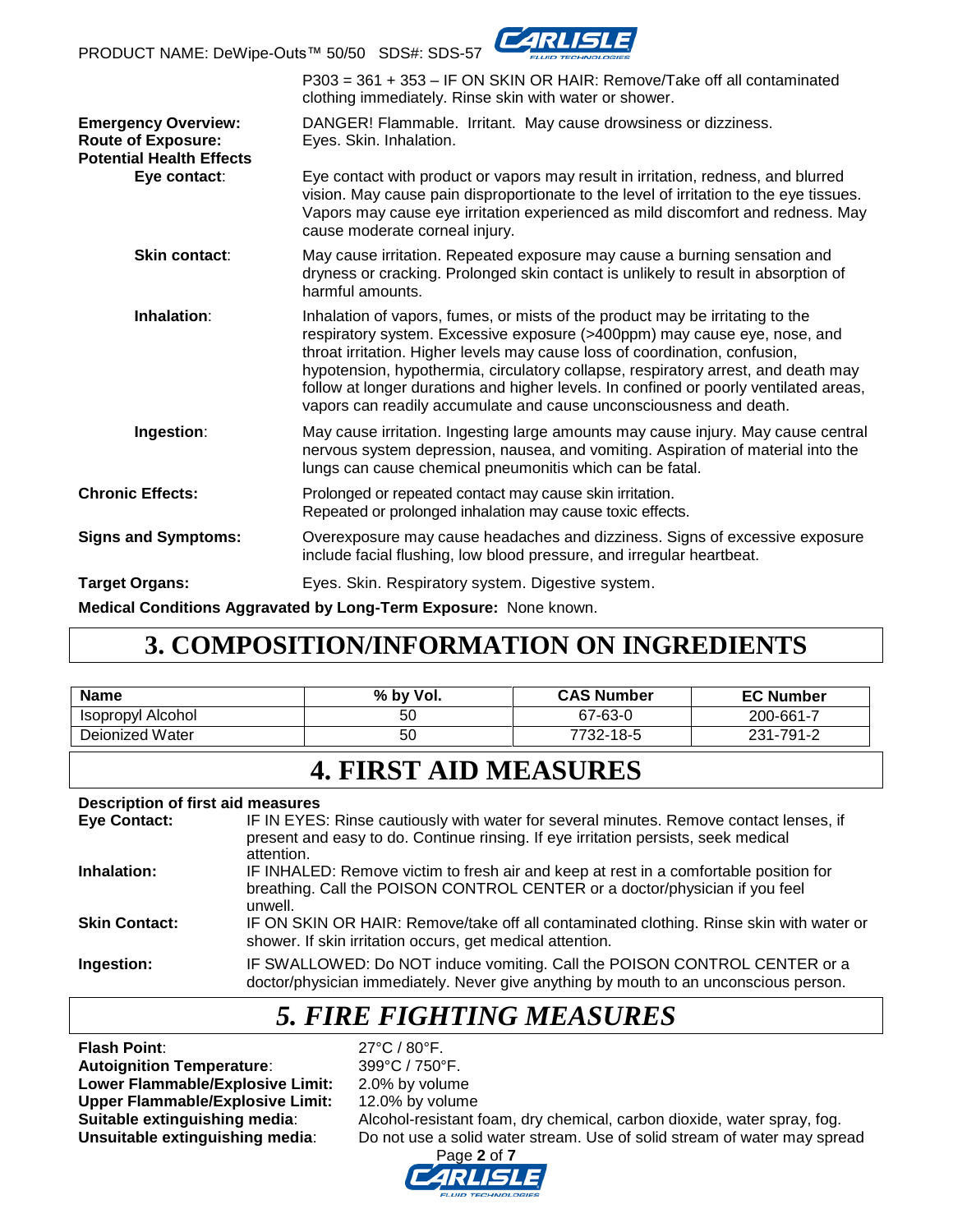PRODUCT NAME: DeWipe-Outs™ 50/50 SDS#: SDS-57



|                                                                             | fire.                                                                                                                                                                                                                                        |
|-----------------------------------------------------------------------------|----------------------------------------------------------------------------------------------------------------------------------------------------------------------------------------------------------------------------------------------|
| <b>Protective equipment:</b>                                                | In the event of a fire, wear appropriate full protective gear and a Self-<br>Contained Breathing Apparatus (SCBA) in accordance with NIOSH,<br>NFPA, and/or EN 137 guidelines, with a full face-piece operated in positive<br>pressure mode. |
| Unusual Fire and Explosion Hazards: Material burns with an invisible flame. |                                                                                                                                                                                                                                              |

be formed.

**Hazardous Combustion Byproducts:** Oxides of carbon, oxides of nitrogen, and other organic substances may

**Universal Fire and Explosion Hazards**: Vapors are heavier than air and may travel along the ground or may be moved by ventilation to locations distant from the point of material handling or release.

**NFPA Rating:** Health: 1

Flammability: 3 Instability: 0 **HMIS Rating:** See Section 15.



# **6. ACCIDENTAL RELEASE MEASURES**

| <b>Personnel Precautions:</b>     | Evacuate the area and keep unnecessary and unprotected personnel from<br>entering the spill area. Avoid breathing vapor, aerosol or mist. Avoid contact with<br>skin, eyes, and clothing.                                                                                                        |
|-----------------------------------|--------------------------------------------------------------------------------------------------------------------------------------------------------------------------------------------------------------------------------------------------------------------------------------------------|
| <b>Environmental precautions:</b> | Avoid runoff into storm sewers, ditches, and waterways. Comply with all<br>governmental regulations regarding the reporting of chemical releases.                                                                                                                                                |
| <b>Methods for containment:</b>   | Spills are very unlikely, because the wiper fabric has absorbed the liquid solvent<br>solution. In the event of a spill, contain with an inert absorbent material.                                                                                                                               |
| <b>Methods for Cleanup:</b>       | Remove all sources of ignition. Collect the wipes with a non-sparking tool and<br>absorb or wipe any residual liquids. Place in a suitable container for proper<br>disposal. Use appropriate protective apparel as described in section 8. Avoid<br>contact with the skin and eyes.              |
|                                   | 7. HANDLING AND STORAGE                                                                                                                                                                                                                                                                          |
| Handling:                         | Use with adequate ventilation. Avoid breathing vapors and fumes. Use only in<br>accordance with the directions.                                                                                                                                                                                  |
| Storage:                          | Store in a cool, dry, well-ventilated area away from sources of heat, combustible<br>materials, direct sunlight, and incompatible substances. Keep container tightly<br>closed when not in use. Keep away from aldehydes, halogenated organics,<br>halogens, strong acids, and strong oxidizers. |

**Protective measures**: Wash thoroughly after handling. Avoid inhaling vapors, mists, or fumes.

# **8. EXPOSURE CONTROLS/PERSONAL PROTECTION**

| <b>Control parameters</b>            |                                                                                                                                                                                                                                                                                                                                                                                                                                                                                                         |                                                  |                                                                                      |
|--------------------------------------|---------------------------------------------------------------------------------------------------------------------------------------------------------------------------------------------------------------------------------------------------------------------------------------------------------------------------------------------------------------------------------------------------------------------------------------------------------------------------------------------------------|--------------------------------------------------|--------------------------------------------------------------------------------------|
| <b>Exposure Guidelines:</b>          | Isopropyl Alcohol:                                                                                                                                                                                                                                                                                                                                                                                                                                                                                      | ACGIH: TLV-TWA:                                  | $200$ ppm                                                                            |
|                                      |                                                                                                                                                                                                                                                                                                                                                                                                                                                                                                         | TLV-STEL:                                        | $400$ ppm                                                                            |
|                                      |                                                                                                                                                                                                                                                                                                                                                                                                                                                                                                         | OSHA: PEL-TWA:                                   | 400 ppm                                                                              |
| <b>Exposure controls</b>             |                                                                                                                                                                                                                                                                                                                                                                                                                                                                                                         |                                                  |                                                                                      |
| Appropriate engineering:             | Use appropriate engineering control measures such as process enclosures, local<br>exhaust ventilation, or other engineering controls to control airborne levels below<br>recommended exposure limits. Where such systems are not effective wear suitable<br>personal protective equipment which performs satisfactorily and meets OSHA or<br>other recognized standards. Consult with local professionals for selection, training,<br>inspection, and maintenance of the personal protective equipment. |                                                  |                                                                                      |
| <b>Personal Protection Equipment</b> |                                                                                                                                                                                                                                                                                                                                                                                                                                                                                                         |                                                  |                                                                                      |
| <b>Eye Protection:</b>               |                                                                                                                                                                                                                                                                                                                                                                                                                                                                                                         | wear chemical splash goggles and/or face shield. | Safety glasses with side shields must be worn at all times. If splash hazard exists, |

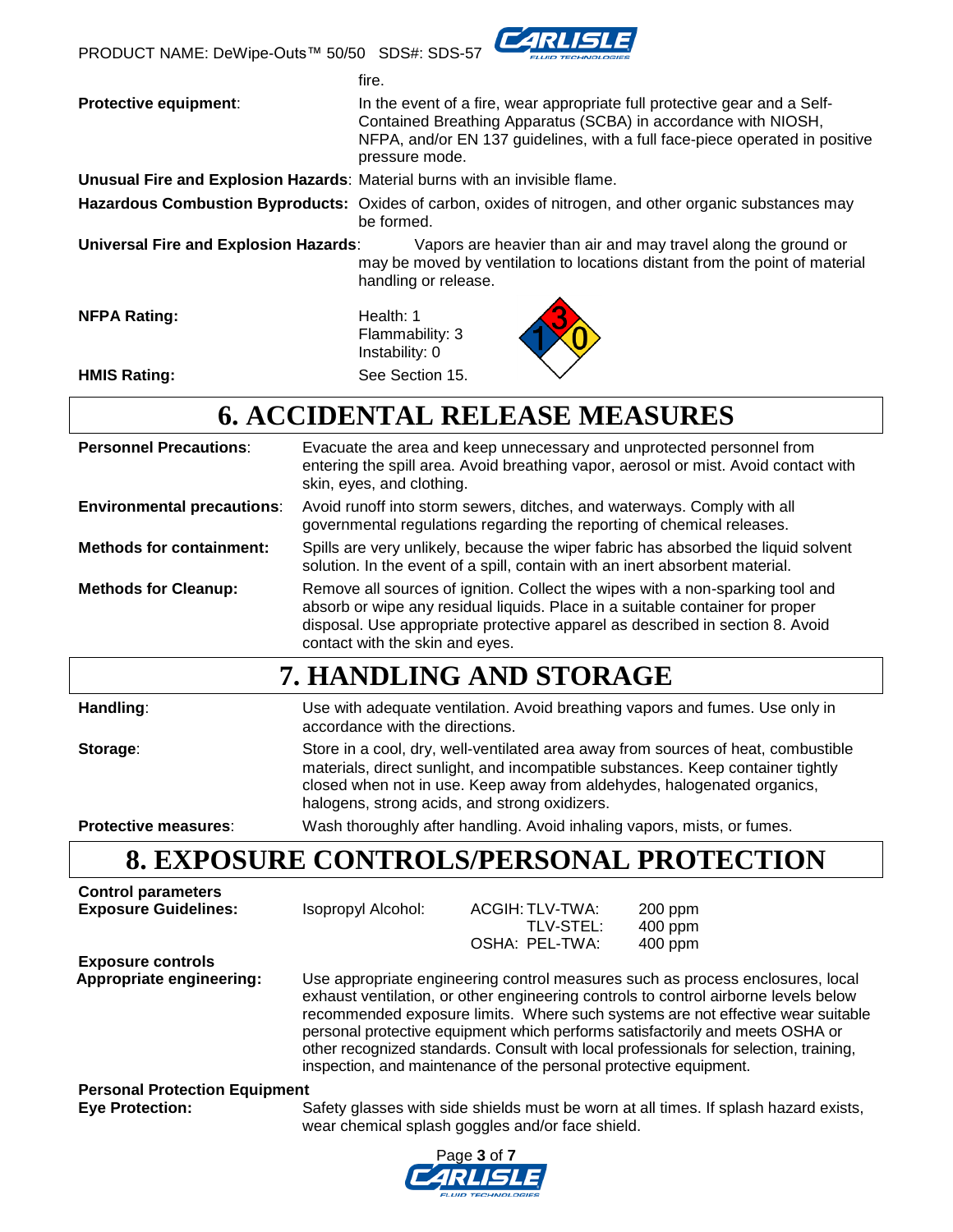

**Skin Protection:** Wear chemically resistant gloves. Consult glove manufacturer for permeability data. Preferred glove materials include: Polyethylene, Neoprene, Chlorinated Polyethylene, Natural Rubber (latex), Polyvinyl Chloride (PVC or Vinyl), nitrile/butadiene rubber (nitrile or NBR), Ethyl vinyl alcohol laminate (EVAL). Avoid gloves made of Polyvinyl Alcohol (PVA). **Respiratory Protection:** Use a NIOSH/MSHA or European Std. EN 149 approved respirator if exposure limits are exceeded or if irritation or other symptoms are experienced. Comply with OSHA respirator regulations found in 29 CFR 1910.134 or European Std. EN 149. Use a positive pressure supplied air respirator if there is any potential for an uncontrolled release, exposure levels are not known, or any circumstances where air purifying respirators may not provide adequate protection. **Other Protective**: Facilities storing or utilizing this material should be equipped with an eyewash facility and a safety shower. **PPE Pictograms:**



### **9. PHYSICAL AND CHEMICAL PROPERTIES**

#### **Information on basic physical and chemical properties**

Note: Unless otherwise stated, values are determined at 20°C (68°F) and 760 mm Hg (1 atm). Data represent typical values and are not intended to be specifications.

| ippical raided and all not interided to be opeenfoationer |                                                               |  |
|-----------------------------------------------------------|---------------------------------------------------------------|--|
| Physical state:                                           | Solid with impregnated liquid                                 |  |
| Color:                                                    | White.                                                        |  |
| Odor:                                                     | Alcohol-like.                                                 |  |
| Appearance:                                               | Looks like a wet cloth.                                       |  |
| pH:                                                       | Not determined                                                |  |
| Freezing point:                                           | Not determined                                                |  |
| <b>Boiling point:</b>                                     | 82 - 89°C (180 - 192°F).                                      |  |
| Flash point:                                              | $27^{\circ}$ C / 80 $^{\circ}$ F.                             |  |
| Flammability (solid, gas):                                | Highly flammable.                                             |  |
| Upper/lower flammability or explosive limits: No data.    |                                                               |  |
| Vapor pressure:                                           | 43.0 hPa (32 mm Hg) @ 20°C (68°F)                             |  |
| <b>Percent volatile</b>                                   | 100%                                                          |  |
| <b>Relative Density:</b>                                  | Not determined                                                |  |
| <b>Solubility in Water:</b>                               | Soluble in water.                                             |  |
| Partition coefficient n-octanol/water: No data.           |                                                               |  |
| Auto-ignition temperature:                                | $399^{\circ}$ C / 750 $^{\circ}$ F.                           |  |
| Decomposition temperature: No data.                       |                                                               |  |
| Viscosity:                                                | Not determined                                                |  |
| <b>Specific Gravity (water=1):</b>                        | $0.845$ g/cm <sup>3</sup> @ 20 $^{\circ}$ C (68 $^{\circ}$ F) |  |
|                                                           |                                                               |  |

### **10. STABILITY AND REACTIVITY**

**Chemical stability**: Stable under normal temperatures and pressures. **Hazardous polymerization**: Not reported. **Conditions to avoid:** Keep away from heat, ignition sources, and incompatible materials. **Incompatible materials**: Aldehydes, halogenated organics, halogens, strong acids, strong oxidizers.

### **11. TOXICOLOGICAL INFORMATION**

**Isopropyl Alcohol**

**Inhalation:** Inhalation – Rat LC50: 16000 ppm/8 hr. [Details of toxic effects not reported other than lethal dose value] Inhalation – Mouse LC50: 53000 mg/m<sup>3</sup> [Behavioral: General anesthetic Lungs, Thorax, or Respiration – Other changes] Inhalation - Rat LC50: 72600 mg/m<sup>3</sup> [Behavioral: General anesthetic Lungs, Thorax, or

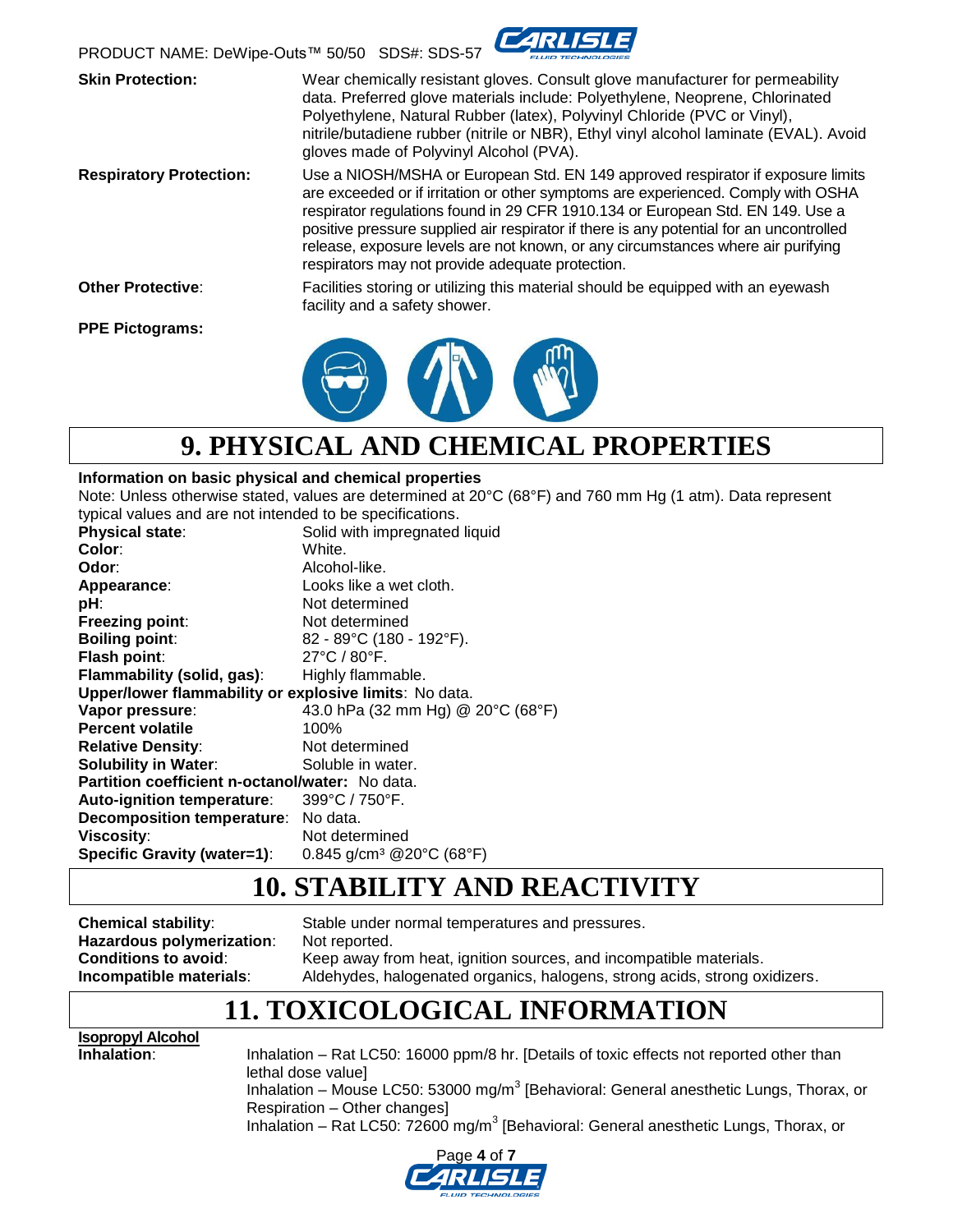

PRODUCT NAME: DeWipe-Outs™ 50/50 SDS#: SDS-57

|                      | Respiration – Other changes] (RTECS)                                                                                                                                                                                                                                                                                                                                                                                                                                       |
|----------------------|----------------------------------------------------------------------------------------------------------------------------------------------------------------------------------------------------------------------------------------------------------------------------------------------------------------------------------------------------------------------------------------------------------------------------------------------------------------------------|
| Ingestion:           | Oral – Rat LD50: 5045 mg/kg [Behavioral: Altered sleep time (including change in righting<br>reflex), Behavioral: Somnolescence (general depressed activity)]<br>Oral – Mouse LD50: 3600 mg/kg [Behavioral: Altered sleep time (including change in<br>righting reflex), Behavioral: Somnolescence (general depressed activity)]<br>Oral – Mouse LD50: 3600 mg/kg [Behavioral: General anesthetic]<br>Oral – Rat LD50: 5000 mg/kg [Behavioral: General anesthetic] (RTECS) |
| <b>Skin contact:</b> | Administration onto the skin – Rabbit Std. Draize Test: 500 mg<br>Administration onto the skin - Rabbit LD50: 12800 mg/kg [Details of toxic effects not<br>reported other than lethal dose value] (RTECS)                                                                                                                                                                                                                                                                  |
| Eye contact:         | Eye - Rabbit Std. Draize Test: 100 mg<br>Eye - Rabbit Std. Draize Test: 10 mg<br>Eye - Rabbit Std. Draize Test: 100 mg/24 hr. (RTECS)                                                                                                                                                                                                                                                                                                                                      |

### **12. ECOLOGICAL INFORMATION**

| <b>Complete Product</b><br><b>Ecotoxicity:</b><br><b>Environmental Fate:</b> | No ecotoxicity data is available.<br>No environmental fate data is available.                                                                                                                                                                                                                                       |
|------------------------------------------------------------------------------|---------------------------------------------------------------------------------------------------------------------------------------------------------------------------------------------------------------------------------------------------------------------------------------------------------------------|
| <b>Isopropyl Alcohol</b><br><b>Ecotoxicity:</b>                              | LC50; Species: 1,400,000 µg/L for 48 hr. - Species: Crangon crangon (Common Shrimp)<br>LC50; 10,000,000 µg/L for 24 hr. - Species: Daphnia magna (Water Flea)<br>LD50; >5000 mg/L for 24 hr. - Species: Cassius auratus (Goldfish)<br>LC50; 11,300 mg/L for 48 hr. - Species: Pimephales promelas (Fathead Minnows) |
| <b>Environmental Fate:</b>                                                   | Isopropyl Alcohol is expected to have a very high mobility through soil.                                                                                                                                                                                                                                            |
| <b>Bioaccumulation:</b>                                                      | Bioconcentration in aquatic organisms is low.                                                                                                                                                                                                                                                                       |
|                                                                              |                                                                                                                                                                                                                                                                                                                     |

### **13. DISPOSAL CONSIDERATIONS**

The generator of a waste is always responsible for making proper hazardous waste determinations and needs to consider state and local requirements in addition to federal regulations.

| <b>Waste treatment methods</b>   |                                                                                                                                    |  |
|----------------------------------|------------------------------------------------------------------------------------------------------------------------------------|--|
|                                  | Methods of disposal: Dispose of waste material in accordance with all local, regional, national, and international<br>regulations. |  |
| Hazardous waste:                 | Not considered to be a Hazardous Waste as shipped.                                                                                 |  |
| <b>Packaging</b>                 |                                                                                                                                    |  |
|                                  | Methods of disposal: Container contents should be completely used and containers should be emptied prior to<br>discard.            |  |
| Special precautions: None known. |                                                                                                                                    |  |

# **14. TRANSPORT INFORMATION**

| <b>DOT Shipping Name:</b>                                  | Solids containing flammable liquid, n.o.s. (Isopropanol). (Limited quantity).                                                                                    |
|------------------------------------------------------------|------------------------------------------------------------------------------------------------------------------------------------------------------------------|
| <b>DOT Hazard Class:</b>                                   | 4.1                                                                                                                                                              |
| <b>DOT Packing Group:</b>                                  | Ш                                                                                                                                                                |
| <b>TDG UN Number</b>                                       | UN 3175 (Limited quantity)                                                                                                                                       |
| <b>TDG Shipping Name</b>                                   | Solids containing flammable liquid, n.o.s. (Isopropanol).                                                                                                        |
| <b>TDG Hazard Class</b>                                    | 4.1                                                                                                                                                              |
| <b>TDG Packing Group</b>                                   | Ш                                                                                                                                                                |
| <b>IATA Hazard Class:</b>                                  | <b>IATA Shipping Name:</b> Solids containing flammable liquid, n.o.s. (Isopropanol).                                                                             |
| <b>IATA Packing Group: II</b>                              | 4.1                                                                                                                                                              |
| <b>IMDG Hazard Class:</b><br><b>IMDG Packing Group: II</b> | <b>IMDG UN Number:</b> UN 3175 (Limited quantity)<br>IMDG Shipping Name: Solids containing flammable liquid, n.o.s. (Isopropanol). (Limited quantity).<br>$-4.1$ |
| <b>Marine Pollutant:</b>                                   | No.                                                                                                                                                              |

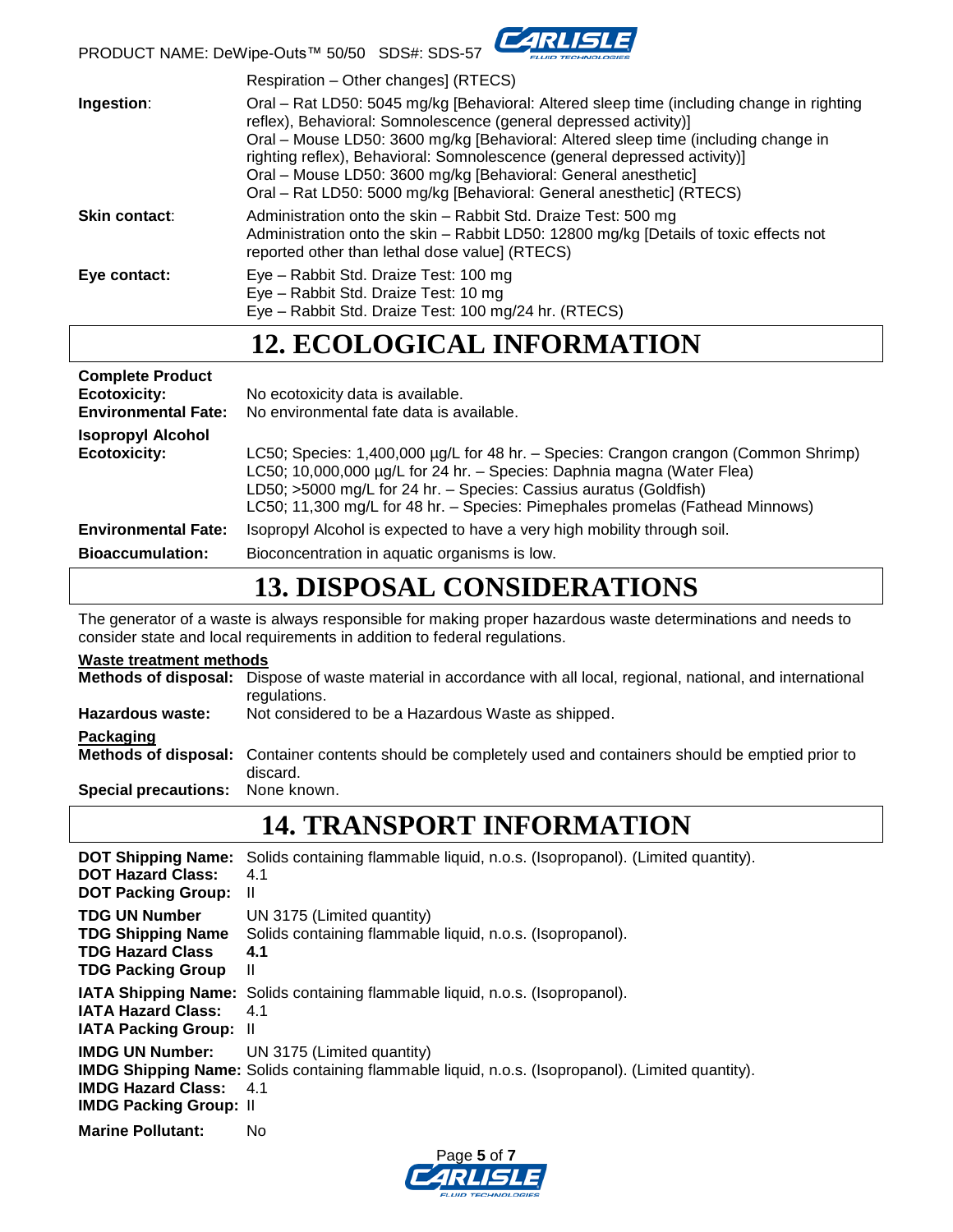

### **15. REGULATORY INFORMATION**

**U.S. Federal Regulations**

#### **Isopropyl Alcohol**

**TSCA Inventory Status:** Listed.

#### **SARA 313**

| <b>Component</b>  | <b>CAS-No</b> | Weight % | <b>SARA 313 -</b><br><b>Threshold</b><br>Values % |
|-------------------|---------------|----------|---------------------------------------------------|
| Isopropyl alcohol | 67-63-0       | აი       | ⊶י                                                |

**SARA 311/312 Hazard Categories** See section 2 for more information

**CWA (Clean Water Act) :** Not applicable

**Clean Air Act : 1999 : Not applicable** 

**OSHA** Occupational Safety and Health Administration : Not applicable

**CERCLA** : Not applicable

**California Proposition 65** This product does not contain any Proposition 65 chemicals

#### **U.S. State Right-to-Know Regulations**

| Component                | Massachusetts | <b>New Jersey</b> | Pennsvlvania | <b>Illinois</b> | <b>Rhode Island</b> |
|--------------------------|---------------|-------------------|--------------|-----------------|---------------------|
| <b>Isopropyl alcohol</b> |               |                   |              |                 |                     |
| Water                    |               |                   |              |                 |                     |

#### **U.S. Department of Transportation**

| Reportable Quantity (RQ)    | : N |
|-----------------------------|-----|
| <b>DOT Marine Pollutant</b> | : N |
| DOT Severe Marine Pollutant | ∶N. |

**U.S. Department of Homeland Security :** This product does not contain any DHS chemicals.

All of the components in the product are on the following Inventory lists: **International Inventories**

| Component         | <b>TSCA</b> | <b>DSL</b> | <b>NDSL</b> | <b>EINECS</b> | <b>ELINCS</b> | <b>NLP</b> | <b>PICCS</b> | <b>ENCS</b> | AICS | <b>IECSC</b> | <b>KECL</b> |
|-------------------|-------------|------------|-------------|---------------|---------------|------------|--------------|-------------|------|--------------|-------------|
| Isopropyl alcohol |             |            |             | 200-661-7     |               |            |              |             |      |              |             |
| Water             |             |            |             | 231-791-2     |               |            |              |             |      |              |             |

**Legend: X - Listed**

**E - Indicates a substance that is the subject of a Section 5(e) Consent order under TSCA.** 

**F - Indicates a substance that is the subject of a Section 5(f) Rule under TSCA.**

**N - Indicates a polymeric substance containing no free-radical initiator in its inventory name but is considered to cover the**

**designated polymer made with any free-radical initiator regardless of the amount used.**

**P - Indicates a commenced PMN substance**

**R - Indicates a substance that is the subject of a Section 6 risk management rule under TSCA.** 

**S - Indicates a substance that is identified in a proposed or final Significant New Use Rule**

**T - Indicates a substance that is the subject of a Section 4 test rule under TSCA.**

XU - Indicates a substance exempt from reporting under the Inventory Update Rule, i.e. Partial Updating of the TSCA Inventory Data Base **Production and Site Reports (40 CFR 710(B).**

**Y1 - Indicates an exempt polymer that has a number-average molecular weight of 1,000 or greater.**

Y2 - Indicates an exempt polymer that is a polyester and is made only from reactants included in a specified list of low concern **reactants that comprises one of the eligibility criteria for the exemption rule.**

#### **Other International Regulations**

| <b>Mexico - Grade</b>       | Serious risk, Grade 3                   |
|-----------------------------|-----------------------------------------|
| <b>Canadian Regulations</b> |                                         |
| <b>Canada WHMIS:</b>        | Controlled - Class: B2 flammable liquid |
|                             | Controlled - Class: D2B toxic           |
| Canada DSL:                 | Listed.                                 |
| <b>EC Number:</b>           | 200-661-7                               |
| <b>Dejonized Water</b>      |                                         |
| <b>EC Number:</b>           | 231-791-2                               |